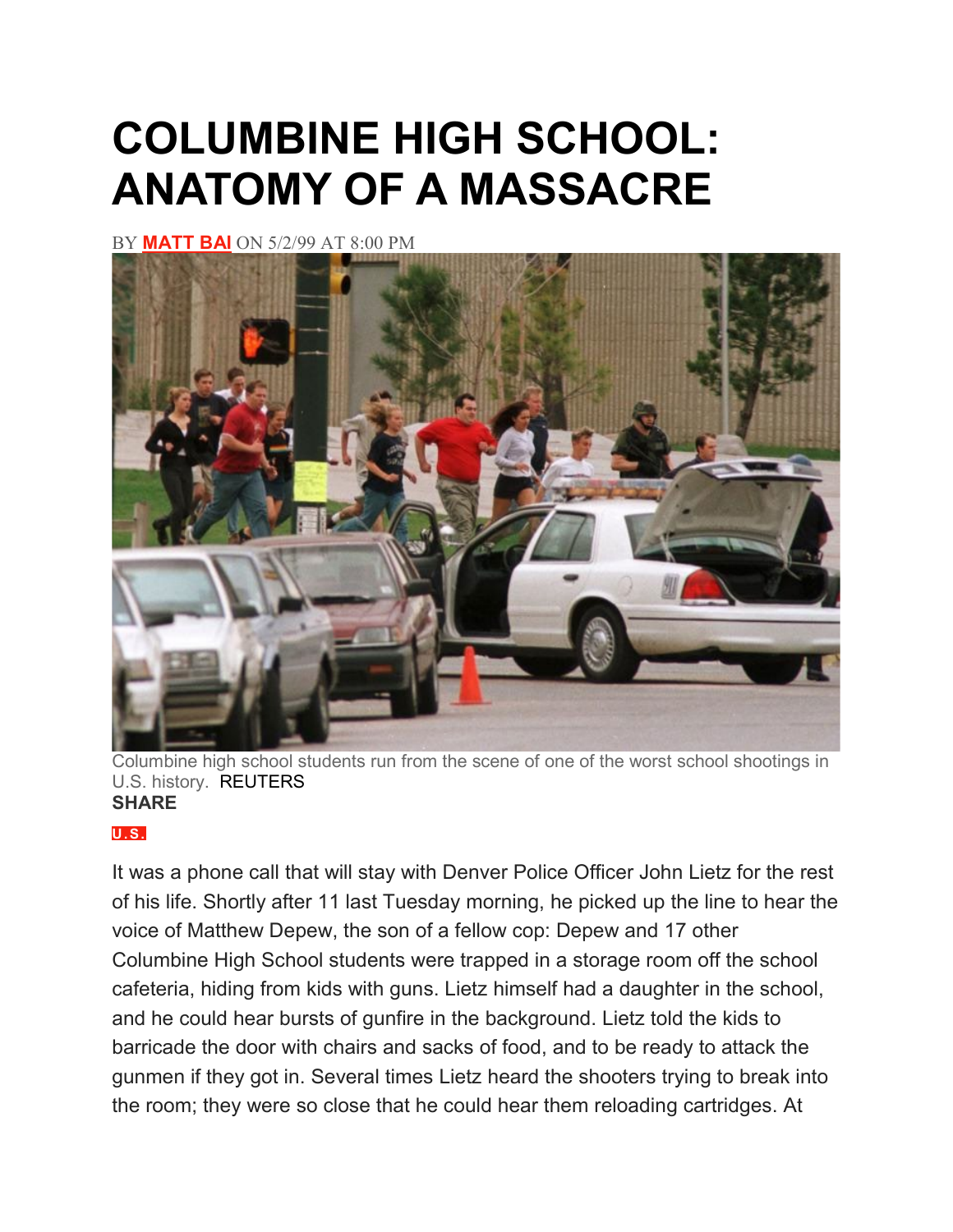one point, as they pounded on the door, Depew calmly told Lietz that he was sure he was going to die. "Please tell my father I love him," he said.

For a few horrific hours in Littleton, Colo., last week, the school outcasts finally had all the power--and they wielded it without mercy or reason. As scores of students like Depew barricaded themselves in classrooms and closets, praying for deliverance, Eric Harris and Dylan Klebold casually decided which of their classmates should live and which should die, and laughed triumphantly as they meted out fate. "They were, like, orgasmic," says 19-year-old Nicholas Schumann, who heard the worst of it from a room under the library. Harris and Klebold made at least two female hostages answer a question: did they believe in God? When they said yes, the gunmen shot them at point-blank range. By the time the terror ended with the killers' own suicides, 12 students and a teacher were dead, and 23 students were wounded, several of them critically. Klebold and Harris hoped to get the last laugh: it took days for police to find and defuse about 30 propane-tank and pipe bombs they had planted in the school for maximum carnage.

Many mysteries surround the most lethal school shooting in history. Just how many members of the Trenchcoat Mafia might have been involved? Several eyewitnesses told police and NEWSWEEK that they had seen a third gunman; at least two possible suspects have approached Denver lawyers about their role in the melee. Police sources expect further arrests this week. But the most vexing puzzle, perhaps, is the motive. How did brainy kids from seemingly stable, affluent homes become killing machines without a hint of remorse? The murders fascinated and appalled the country, not least because the mayhem unfolded in an archetypal place (a suburban high school) and touched on cultural forces (the Internet, violent movies and videogames) familiar to all Americans. Still, there is one overarching question: why? The tragedy's roots are most likely twisted, ranging from the availability of guns, to biology and possibly troubled family lives, to the taunts of more popular classmates--and the beginnings of an explanation can be found only in the portraits of the killers.

Harris and Klebold had been steadily losing their way in the world for some time. Neither set of parents was talking last week, except to issue terse statements of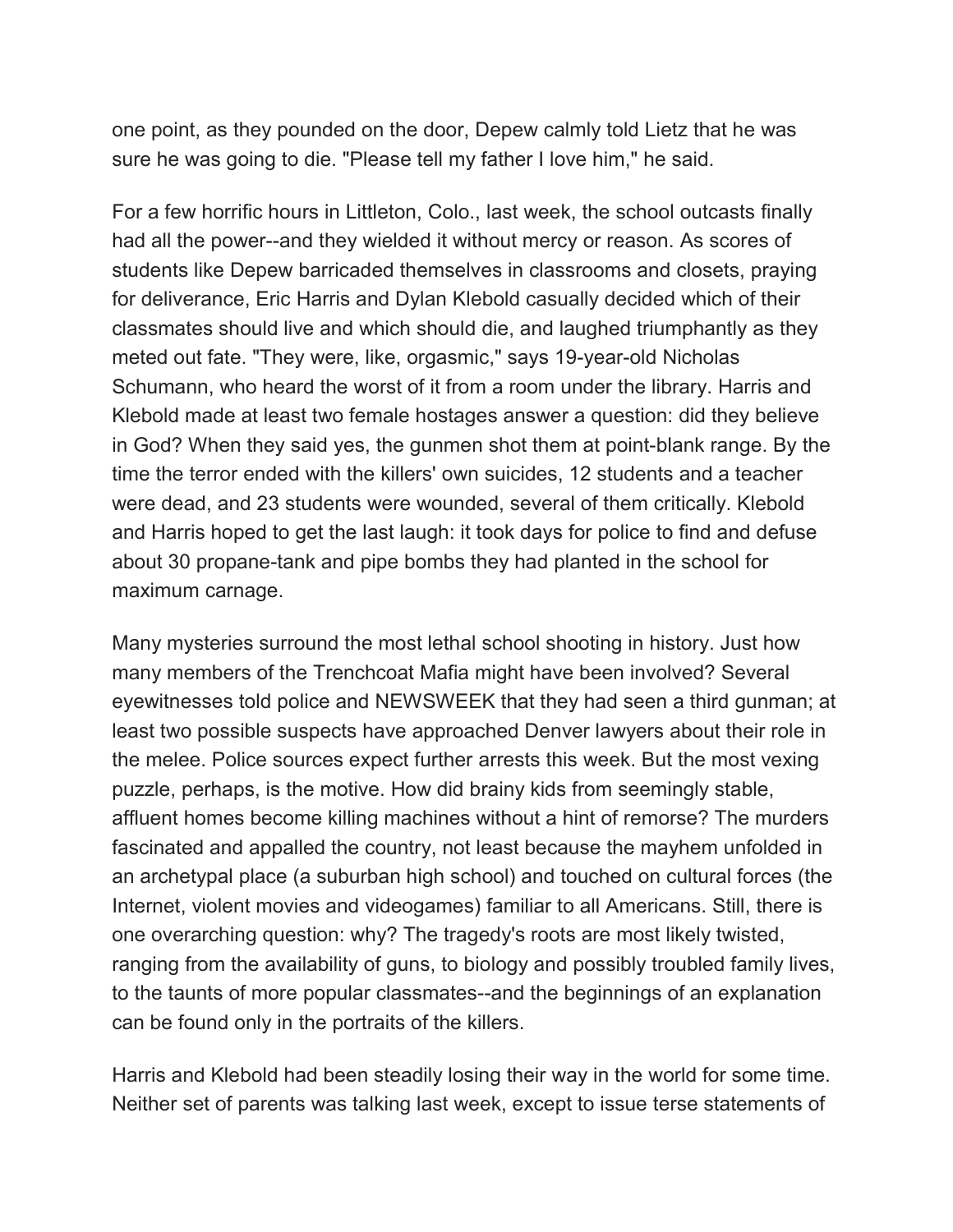regret. Harris's father is a retired Air Force officer who moved the family frequently. Before coming to Littleton, Harris lived in upstate New York, where he played Little League like any other kid--although it was his older brother, Kevin, who was the star athlete. His parents were supportive, recalls the team's coach, Terry Condo: "I wouldn't mind having 12 sets of parents just like them." Like Harris, Klebold was an exceptional student who played in a fantasy baseball league and quoted Shakespeare easily. His father, a geologist, owns a sprawling contemporary home with a guest house and a half-dozen vintage BMWs. "Dylan was a follower," says Nick Baumgard, a childhood friend whose prom date, Rachel Scott, was among those killed outside the cafeteria. "He always needed someone to follow. Then he got hooked up with Eric."

The two became "obsessed" with the violent videogame Doom--an interactive game in which the players try to rack up the most kills--and played it every afternoon. They worked together at a pizza place, and Harris worked at a fireworks stand. A few years back they fell in with the Trenchcoat Mafia, given its name by the jocks who made fun of the group. Though much has been made of the group's ties to the "Goth" culture of black clothing, nihilism and funereal rock music, those who knew Harris and Klebold say it was primarily a way of fitting in with other kids. "They'd walk with their heads down, because if they looked up they'd get thrown into lockers and get called a 'fag'," says junior Makala Scrodin.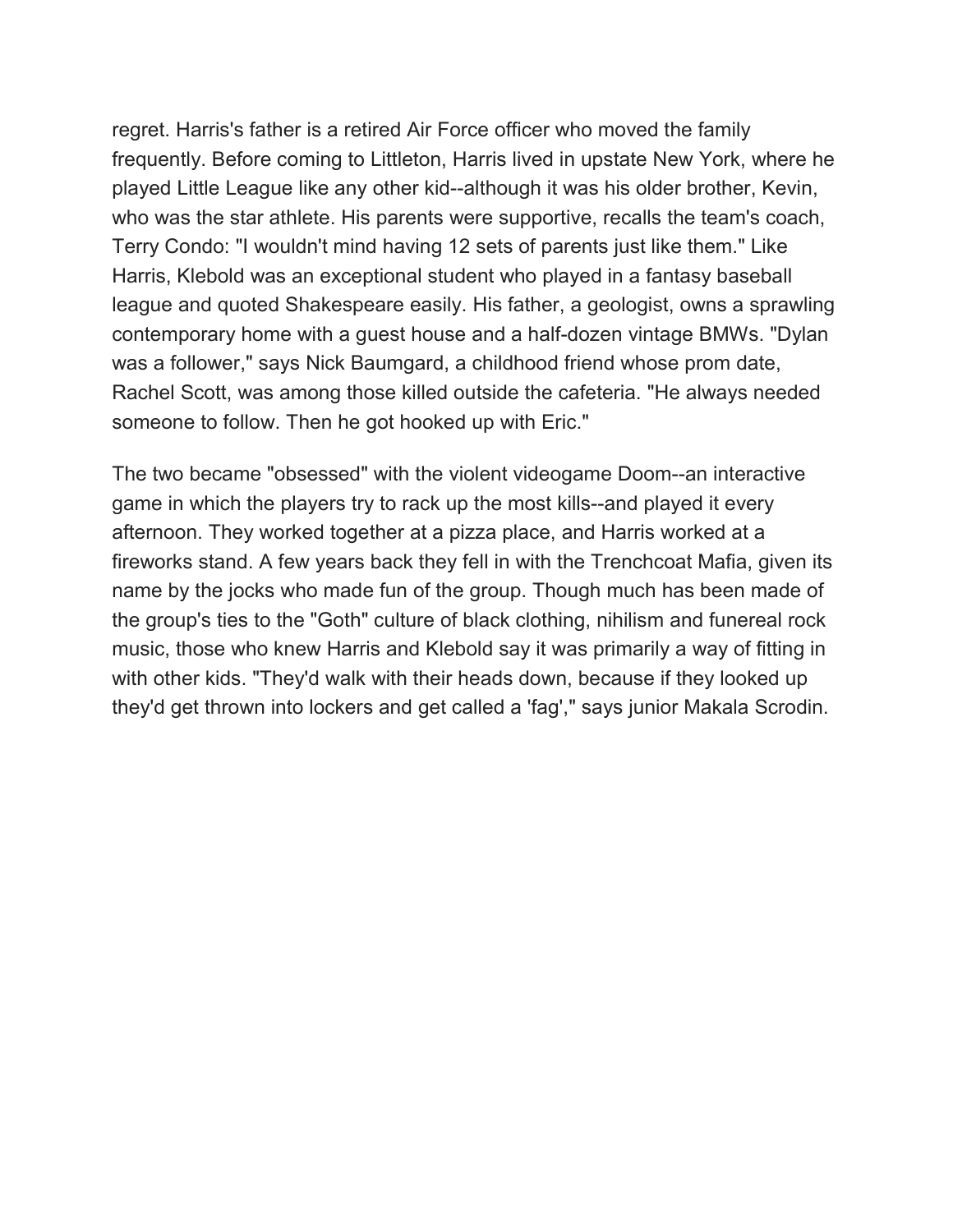

### **REUTERS**

Harris and Klebold got into real trouble in January 1998, when they were arrested for breaking into a commercial van and stealing electronics. The two boys paid weekly visits to a "diversion officer" and were subjected to a range of reform programs, from community service to a Mothers Against Drunk Driving panel to an "anger-management class." They were also prohibited from owning weapons or explosives. The program officers for both boys marked their prognosis as "good."

"Dylan is a bright young man who has a great deal of potential," Klebold's officer wrote. "He is intelligent enough to make any dream a reality but he needs to understand hard work is part of it." "Eric is a very bright young man who is likely to succeed in life," said Harris's case officer. "He is intelligent enough to achieve lofty goals as long as he stays on task and remains motivated." In an interview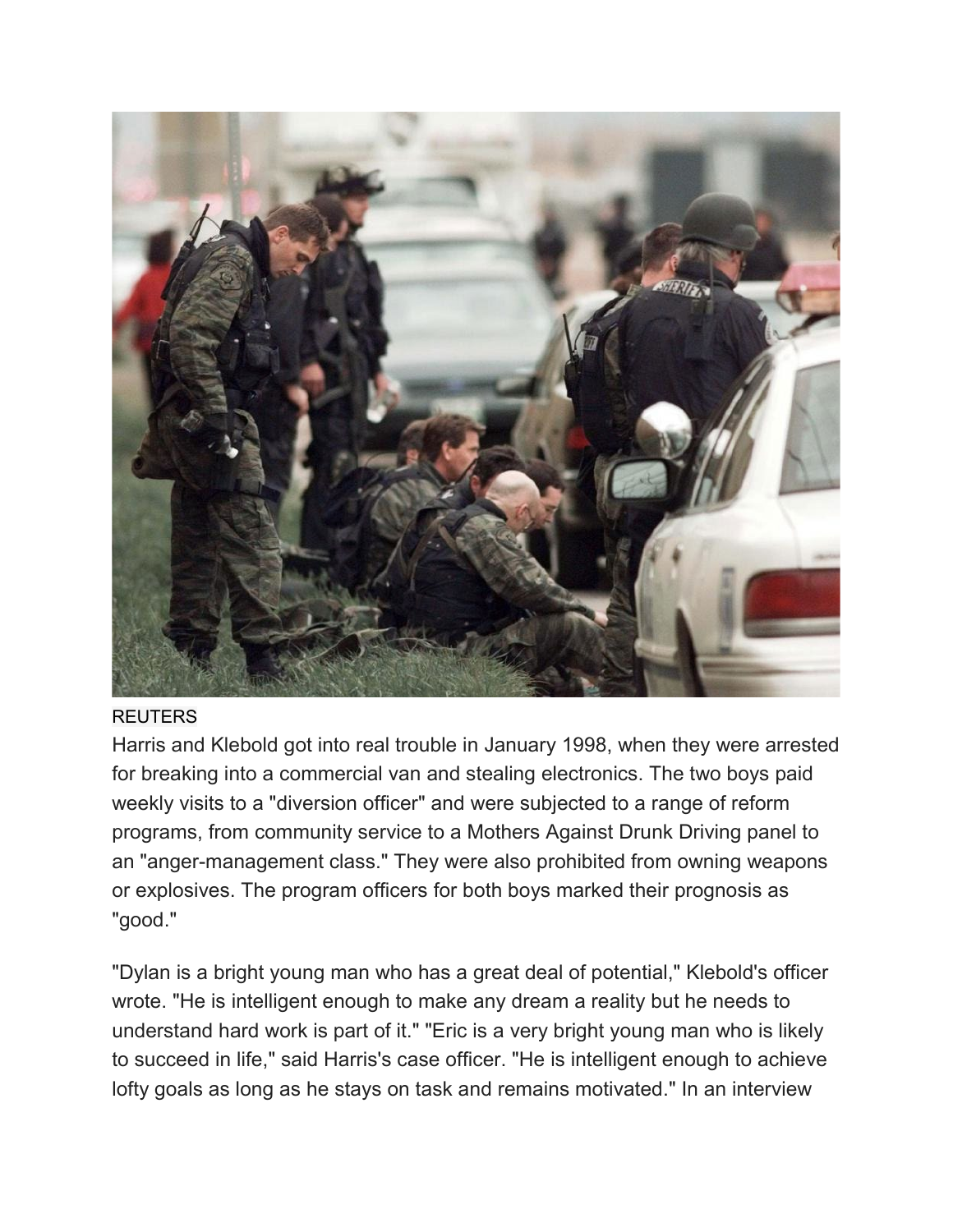with NEWSWEEK, the program's supervisor defended those conclusions as reasonable at the time, if not altogether accurate. "They were absolutely compliant, and they did a good job," said Bobbi Spicer, director of the probation program. "No one can predict lethality. If every murderer looked like Charles Manson, it would be easier. But if they look like Ted Bundy, you're in trouble."

Both Harris and Klebold became enamored of Nazi culture, and learned enough German to berate their classmates. Harris's Web site and e-mails apparently referred to Hitler's birthday--the day of the shooting--as the occasion for something big. "Kill 'em AALLL!!!" Harris allegedly wrote in his America Online profile. Their work in school took on a chilling tone as well; an English teacher brought one of the boys' work to the attention of a guidance counselor because his writings were so violent, according to students and teachers. The boys made a tape for a video-production class in which they pretended to shoot all the jocks- -with a real rifle. In fact, Harris and Klebold had forgotten their pledge not to have weapons. Classmate Peter Maher says they waved a pistol at him out the window of Klebold's black BMW last July 4. Matt Good, a 16-year-old neighbor of Harris's, says that in recent weeks the boys were always in Harris's garage, and last weekend they were loudly smashing glass; cops now say that was for the shrapnel in their bombs.

Harris and Klebold didn't do much to disguise their intentions last week. Tuesday began for them as it always did, with a popular 6:15 a.m. bowling class. On this day, as on many others, Klebold wore a shirt that read serial killer. Classmates recall that when he and Harris would hit strikes or spares, they would shout "Sieg Heil!" in celebration. Today was no different. By 11 a.m., Harris and Klebold were wearing wraparound shades and their trademark black trench coats--the kind of oilskin dusters popular on Colorado ranches--as they came over the small hill toward Columbine's cafeteria. Denny Rowe, a 15-year-old sophomore, was among the first to see them coming. Sitting on a knoll not far from the cafeteria entrance, he watched as one of the two took off his coat to reveal what looked like grenades. The other lit a brick of firecrackers and threw it toward the school entrance. Rowe watched as one of the boys then brandished a semiautomatic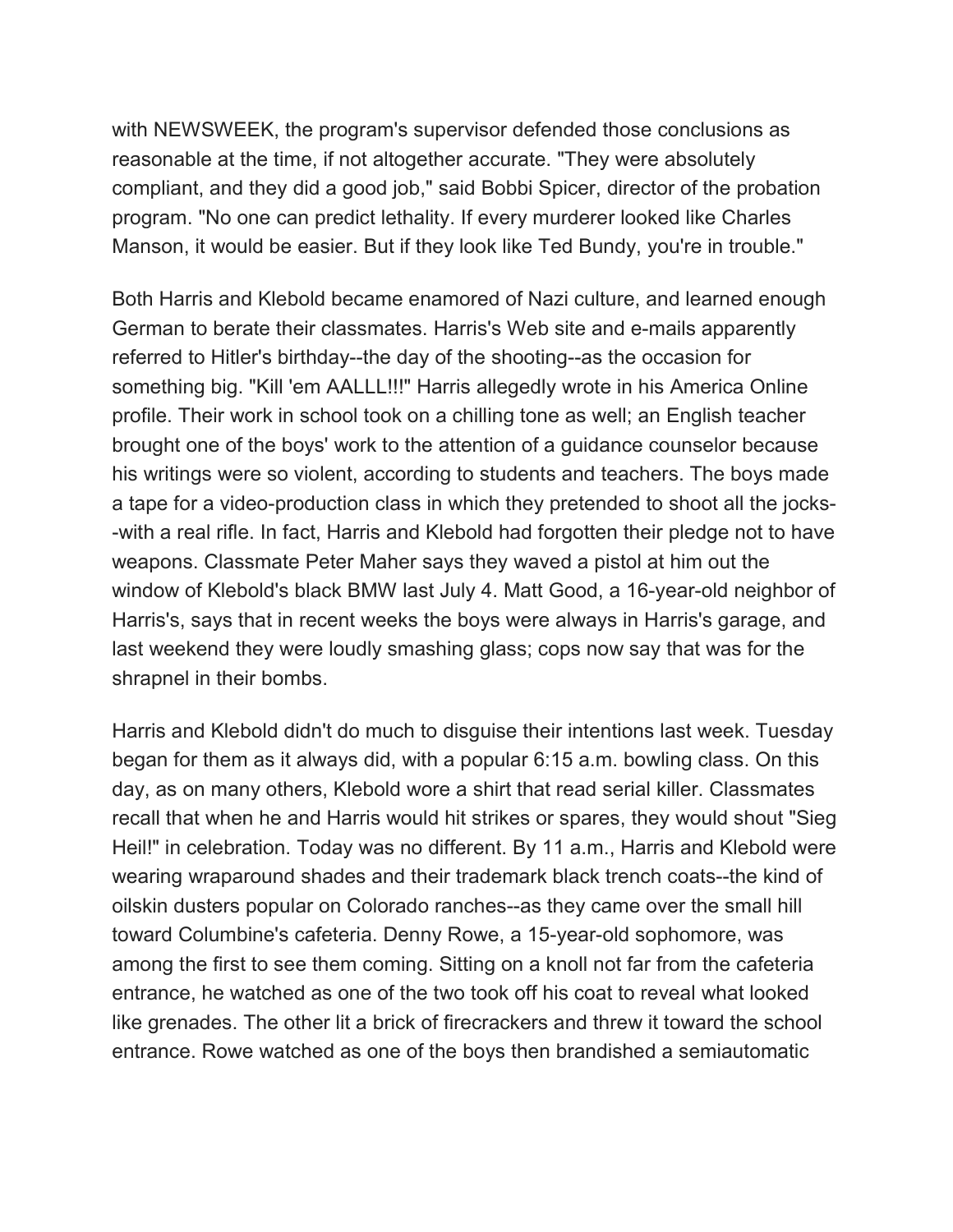rifle and pointed it at 17-year-old aspiring playwright Rachel Scott. An instant later, the boy shot her in the head.

Rowe's first thought had been that the kids were filming a video, as the two members of the Trenchcoat Mafia often did. When he saw the blood, he figured it was paintball, part of a senior prank. The next target was Danny Rohrbough, 15. A quiet freshman who hoped to one day join his dad's electronics business, Rohrbough was standing just outside the entrance when a first shot hit him in the thigh. He stumbled and tried to run away, but the gunman wasn't finished. He shot Rohrbough in the back, killing him.

Then the killer swiveled toward Rowe and his friends. The next shots shattered the knee of one of the boys next to Rowe and hit another in the chest. Rowe ran for cover, bullets whizzing overhead. Like Matthew Depew, who was on the phone with Officer Lietz, he managed to escape unharmed.

There were some 500 kids in the cafeteria when the first victims fell, and they found shelter where they could amid the bullets and exploding pipe bombs. A sheriff on duty in the cafeteria exchanged fire with the teen gunmen before stopping to help injured students. Two freshman girls hid in the bathroom, climbing up on toilets so the gunmen wouldn't see their feet. "I'm guarding the stairs!" they heard one of the assailants yell outside the door. Another group huddled in a small supply closet upstairs, squatting for two hours so they couldn't be seen through the window. Harris and Klebold loudly cheered their own marksmanship and, at one point, apparently broke the gas spigots in a science lab and tossed a pipe bomb inside, rocking the building. The trapped kids took out pictures of their families and prayed. A science teacher with drying blood on his shirt quietly wept.

Tapes of 911 calls released last week show the panic and confusion in that first hour of the siege. "The school is in a panic, and I'm in the library," a teacher told the dispatcher. "I've got students down. Kids, under the table! My kids are screaming under the table... Oh, God! Oh, God! Kids, just stay down. Do we know where he's at? I'm in the library. He's upstairs. He's right outside of here."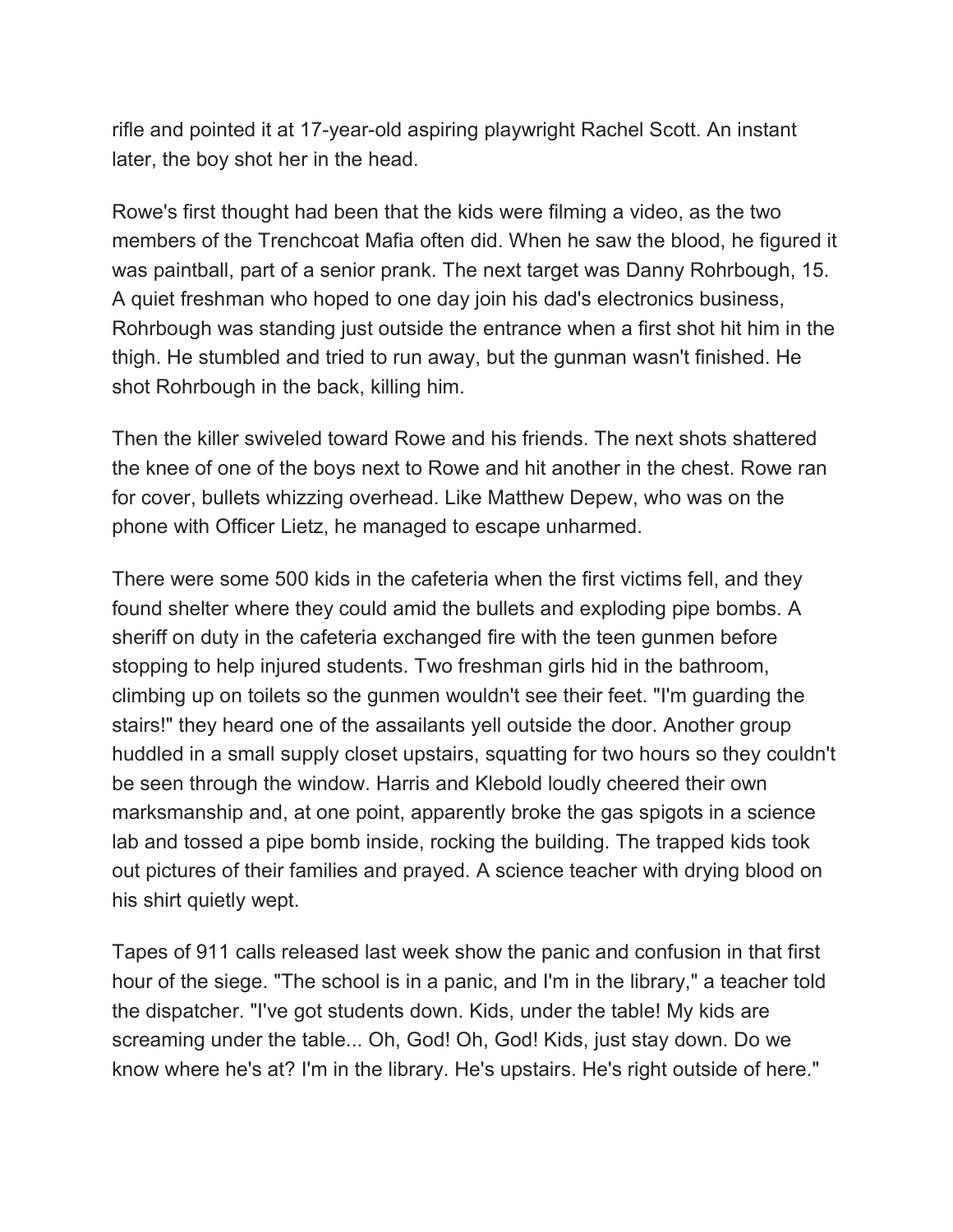More would surely have died had it not been for Dave Sanders, a popular business teacher and basketball coach. He was standing near the cafeteria doors when the first students went down. Sanders went running into the cafeteria shouting loudly: "He's got a gun! Get down!" The urgency in his voice broke through the lunchtime din, and hundreds of students fell to the floor. There was a hail of gunfire, and Sanders and other teachers shouted at the kids to keep moving.

Instead of seeking safety, the 47-year-old Sanders ran upstairs toward the library and science rooms to warn other students. It proved fatal: he found himself face to face with Harris and Klebold. They shot him in the chest. Sanders crawled to a nearby room, where students tried for three hours to save him, pressing their shirts to his bleeding chest. Deidra Kucera wrote out a sign that said: HELP ME I'M BLEEDING TO DEATH. She posted it in the window facing the parking lot. But a SWAT team on the scene was busy trying to save Patrick Ireland, caught by television cameras dangling out a shattered library window. "I don't think I'm going to make it," Sanders told the kids. The students prayed as he asked them to tell his girls that he loved them. By the time a SWAT team got into the room- looking so much like the gunmen in their black uniforms that a few students panicked--Sanders was taking his final labored breaths.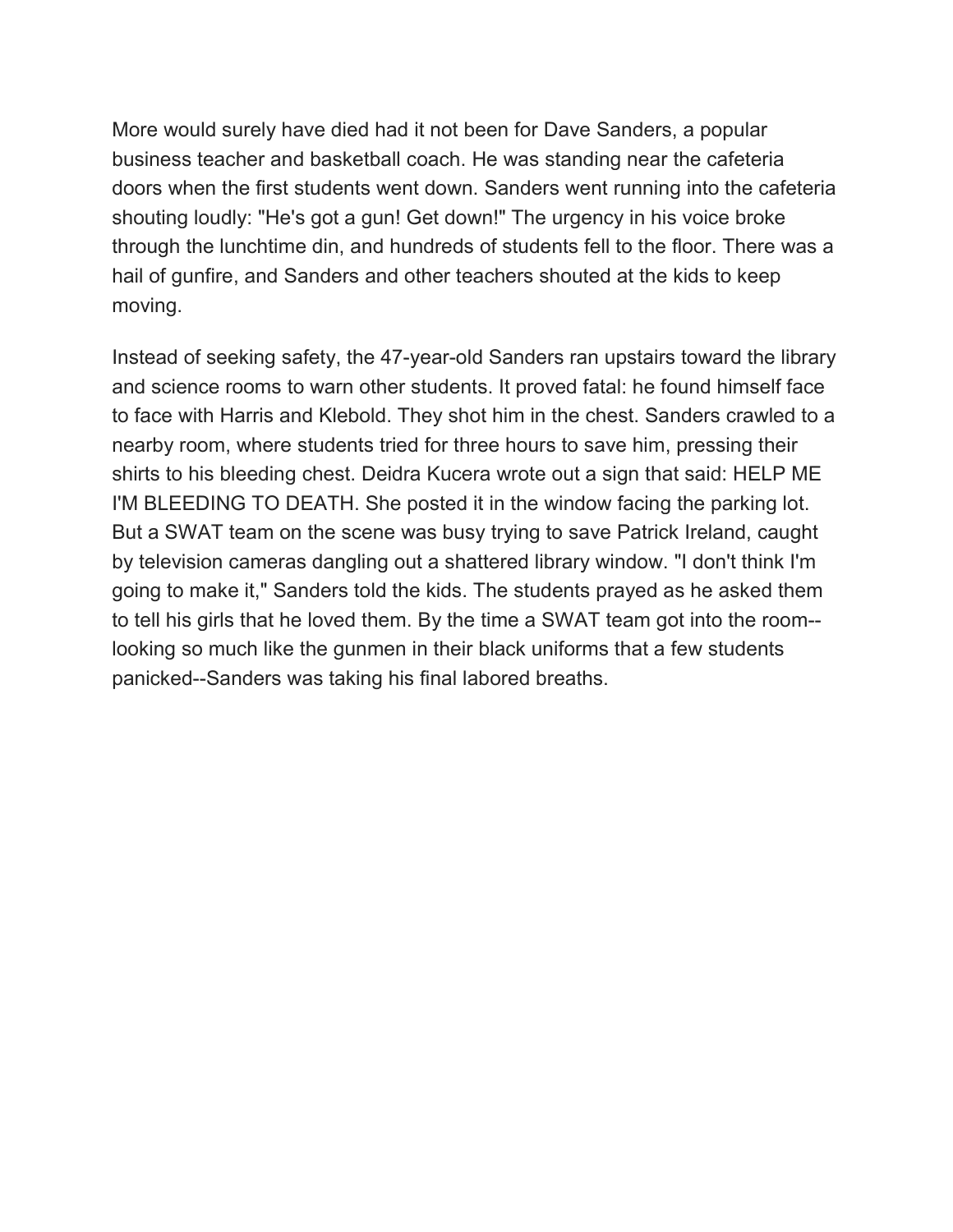

President Bill Clinton looks down while speaking in the White House briefing room about the mass slaying of students at a Colorado high school April 20. REUTERS

The rescue operation began within minutes of the first 911 call. John Aylward, a paramedic with the Littleton Fire Department, was one of the first on the scene. Cops were crouched behind cruisers with their guns drawn; they told Aylward that there were students down under the library window, near the school's southwest corner. Aylward and his team daringly pulled a rescue vehicle onto the grounds to evacuate the wounded. He jumped out to tend to a 17-year-old girl shot in the chest and back. She was a ghastly white, and her eyes were rolling back into her head. As he examined the gunshot wounds on her chest and back and loaded her into the tuck, she breathed in heavily and used all her remaining strength to mouth two words: "Help me."

Cops feared the fatalities would mount until the killers were stopped. "We gotta get up there--there are kids getting shot," a SWAT leader told Vince DiManna when he arrived. A captain in the Denver SWAT force, DiManna also had an 18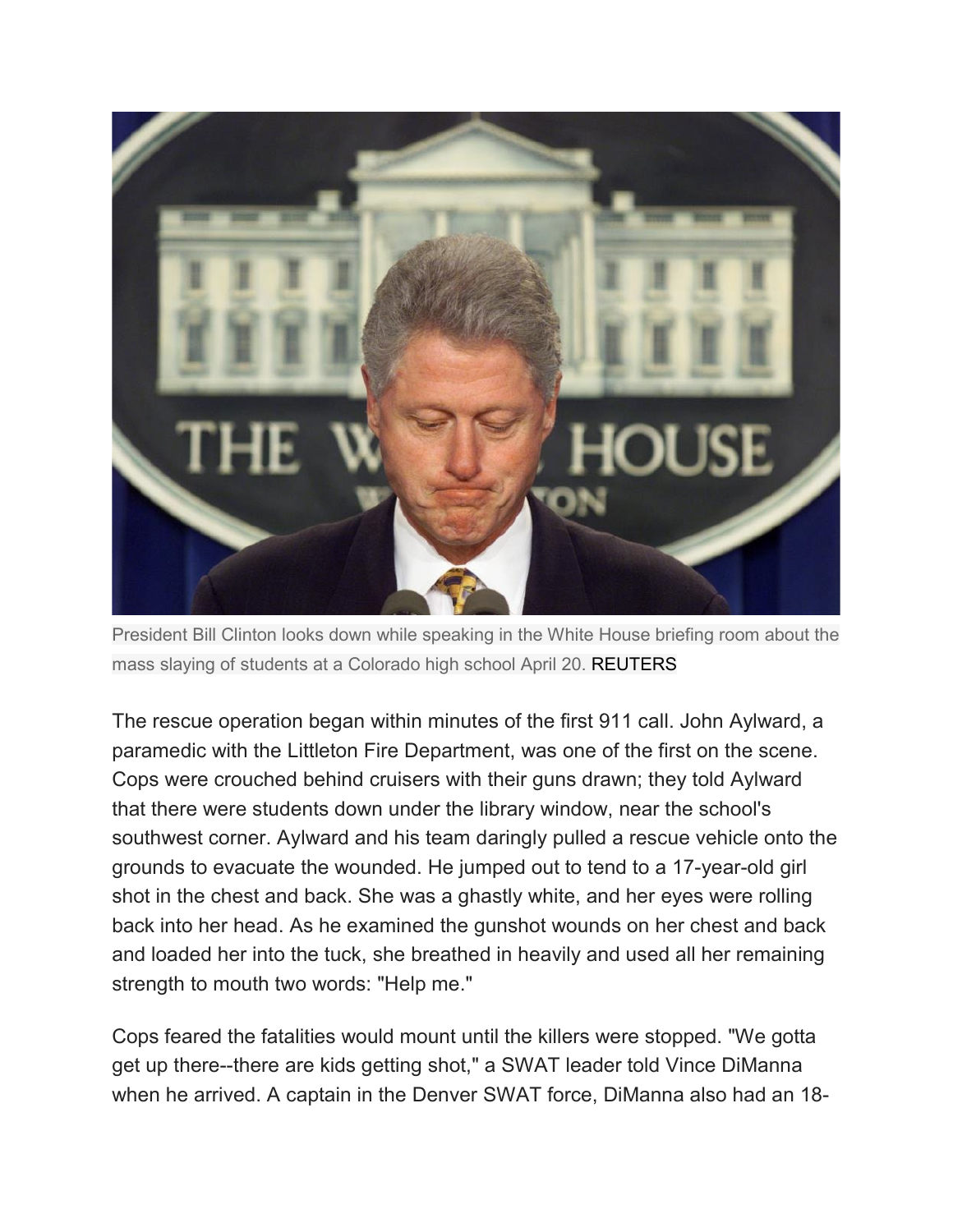year-old son at Columbine. Grabbing his off-duty revolver and some body armor from his trunk, he led the first SWAT team over to the main entrance, where he could see a shooter glimpsing the team through an upstairs window, over a wideopen set of double doors.

DiManna suspected a trap. "They want us to come in through the front door," he thought. He sent five men in to the left of the main entrance instead, and led another team over to help the wounded near the cafeteria. Taking cover behind a fire truck outside, DiManna saw a girl on the ground and a boy who plaintively raised his hand. "God, we gotta get that kid," he said. Another SWAT member agreed. "We're not gonna let those kids bleed to death," said Lt. Patrick Phelan. Hunching behind shields and creeping forward, the officers first came to Rachel Scott. There was a bullet hole in her temple. "She's gone," Phelan said. They moved to the boy, Ricky Castaldo, whose eyelids were fluttering. Phelan grabbed his legs. "We're gonna get you out of here," he said. "Get ready, buddy, we're going." (Castaldo was in serious condition last week.) Soon there were 20 officers roaming the school's corridors in a desperate seek-and-save mission. The place looked like a battle zone: fire alarms were so loud that they couldn't hear the gunfire. Strobe lights were flashing, and the floors were submerged in water from the sprinkler system. Glass everywhere was shattered, and cafeteria tables were upturned and littered with food. The air reeked of explosives. The officers liberated kids from closets, cupboards and a walk-in freezer. Ten people were holed up in a restroom and refused to come out until an employee vouched for the identity of the black-clad SWAT team.

Every male student had to be frisked and treated as a possible suspect, in case one of the gunmen tried to slip out with the victims. The students had the "zombie look" of war survivors, DiManna says, and he was looking for the coherent ones, hoping for information on the killers. Soon their identities became clearer, as students who recognized them passed the word along. The second and third waves of SWAT teams were given yearbook photos of Harris and Klebold, the honors students turned terrorists. At one point a caller to District Attorney Dave Thomas's office said he was the lawyer for Klebold's parents. He wanted to know if the father could come down and help. The question was relayed to the SWAT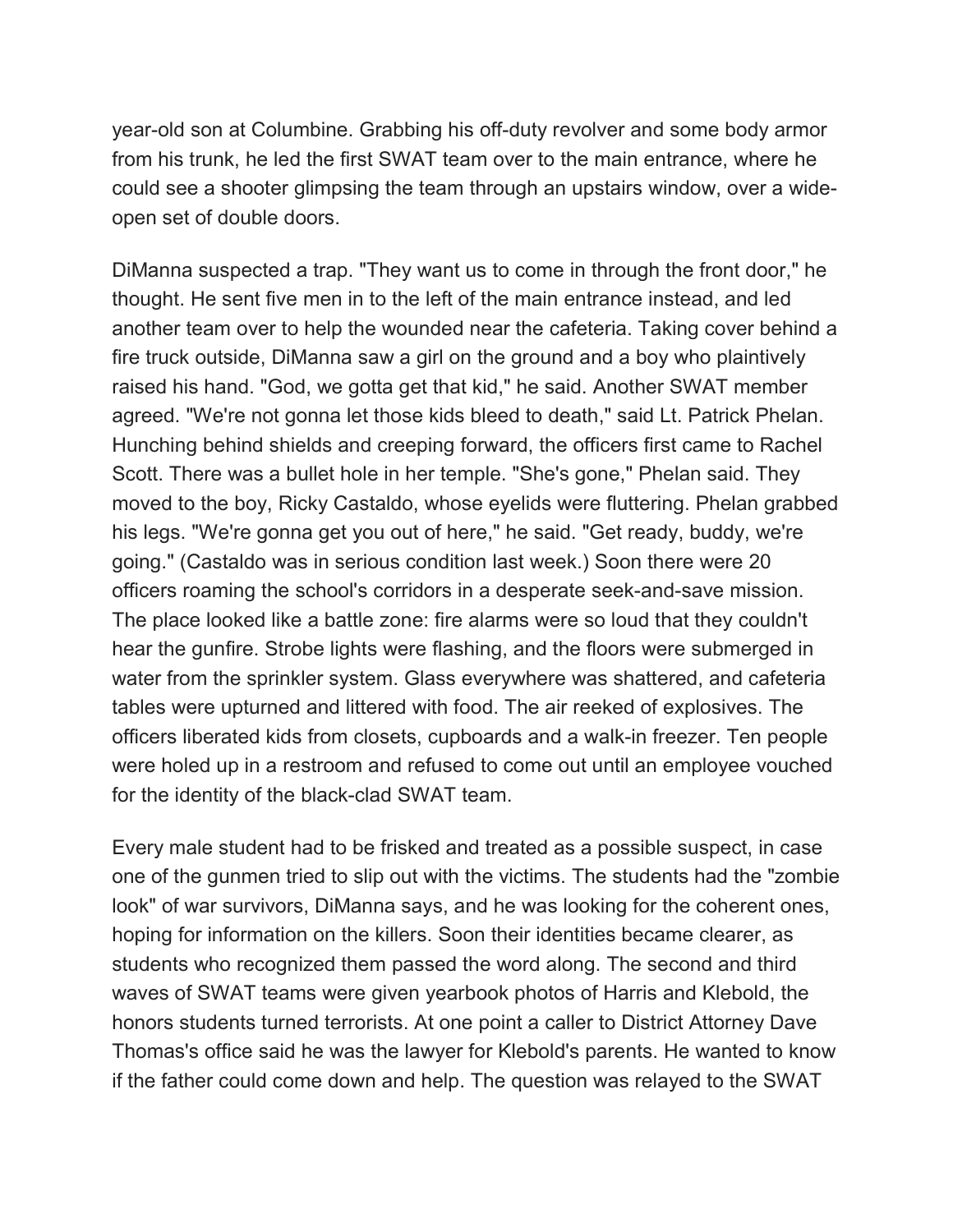commander, who answered with a shake of his head: "No." It was too late for that. The SWAT teams were about to reach the school library.



Columbine High School students wait in a residential area adjacent to the school for their fellow students and friends to escape the building where gunmen opened fire on terrified students, killing up to 25 people before taking their own lives April 20, police said. The students' wait was rewarded as their friends soon appeared and boarded school buses to take them out of harm's way. REUTERS

Harris and Klebold were apparently looking for revenge on the jocks who badmouthed them; strange, then, that they took their hostages not in the locker room but in the library. Here they played out the twisted final chapter in their personal apocalypse, torturing their innocent victims with arbitrary and slow deaths. They said they wanted anyone wearing a white ball cap, the signature of Columbine athletes: "All jocks stand up!" one gunman yelled. Students hiding in rooms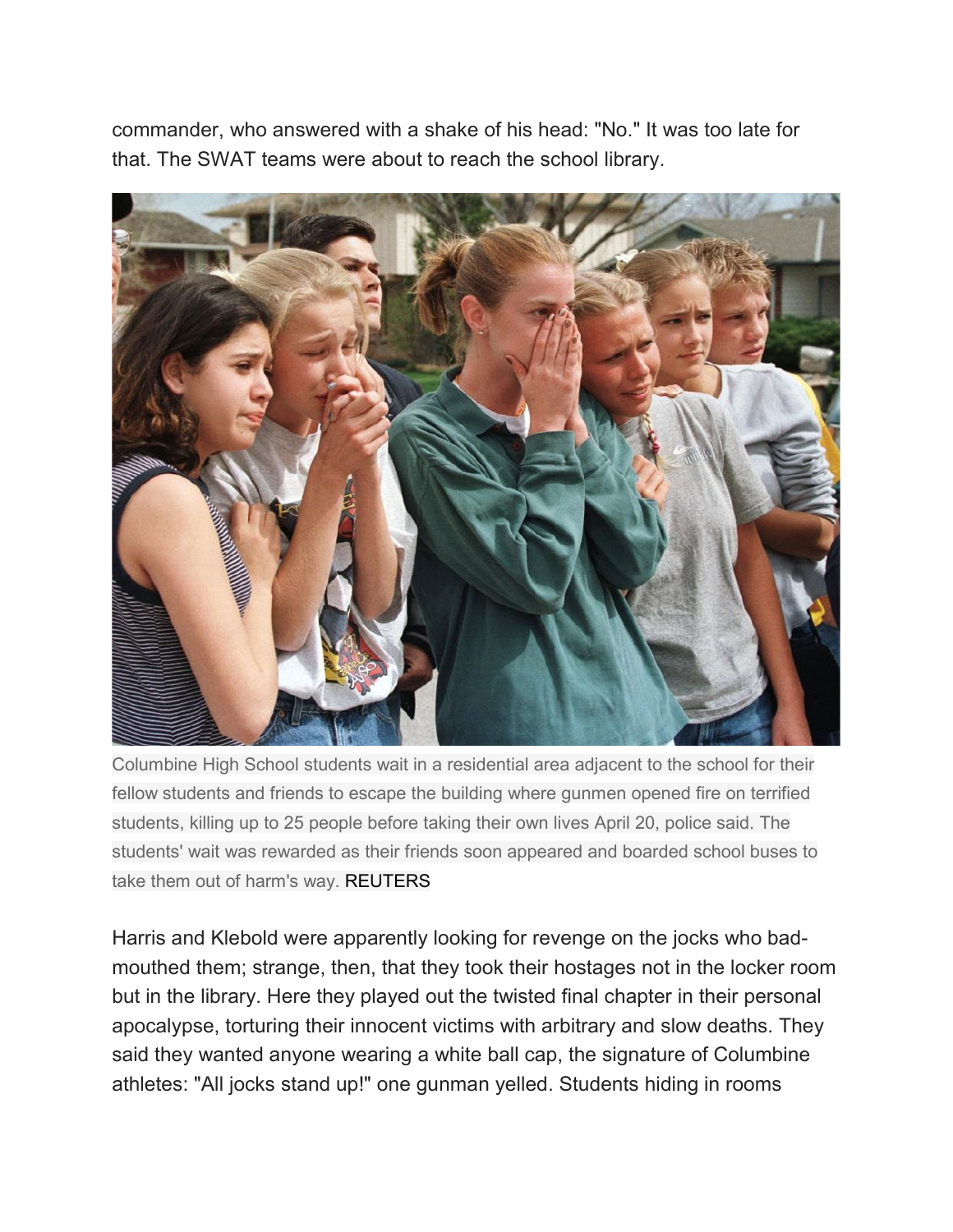below and next to the library heard sporadic gunfire interspersed with terrified screams and cruel laughter. Kacey Ruegsegger, 17, who had been studying in the library when the shooting started, was cowering under a desk. One of the gunmen leaned down and said to her, "Peek-a-boo." Then he shot her. (Ruegsegger lived but faces major shoulder surgery.)

Under another desk was Isaiah Shoels, 18, one of a handful of black students at Columbine. He was a popular athlete who liked doing yard work and planting flowers at his family's home in his spare time. He had also had a few run-ins with the trench-coat crowd and had even come to blows with some of them. Like the parent of another student who had tangled with Harris and Klebold, Shoels's father says he had complained to school authorities about the boys. He thought they were dangerous racists. "Hey, I think we got a n----- here," one of the killers said now, spotting Shoels. They shot him in the head, and when he crumpled to the floor, they added two more bullets in the face. "Hey, I always wondered what n----- brains looked like," one of the boys is said to have laughed.

SWAT teams and medics entering the library sometime after 2 p.m. found a grisly pile of bodies that they worried were booby-trapped with explosives. One medic was pulling at bodies when he heard a girl's voice murmur: "Ow, my shoulder." Lisa Kreutz, 18, had been shot at least six times; she was pale and had almost no blood pressure. (She, too, was in serious condition last week.) Among the dead were Eric Harris and Dylan Klebold, each shot once in the head in an apparent double suicide. One of the best friends was lying on a handgun, his body still ringed like a commando with live ammunition.

For the parents of Littleton, the horror was just beginning. As the siege wound down, hundreds of students were bused to a nearby elementary school, where they checked in and were put onstage in the auditorium to be claimed, like refugees from a camp. All day long, worried parents searched for their kids, but by 8 p.m. only a handful remained. "We knew that those parents left--all those kids were dead," said a Denver police officer who oversaw the questioning of students. The parents finally knew when D.A. Thomas came onstage and haltingly asked if they could provide descriptions of their children's clothing, dental records or fingerprints. Two mothers went outside and vomited.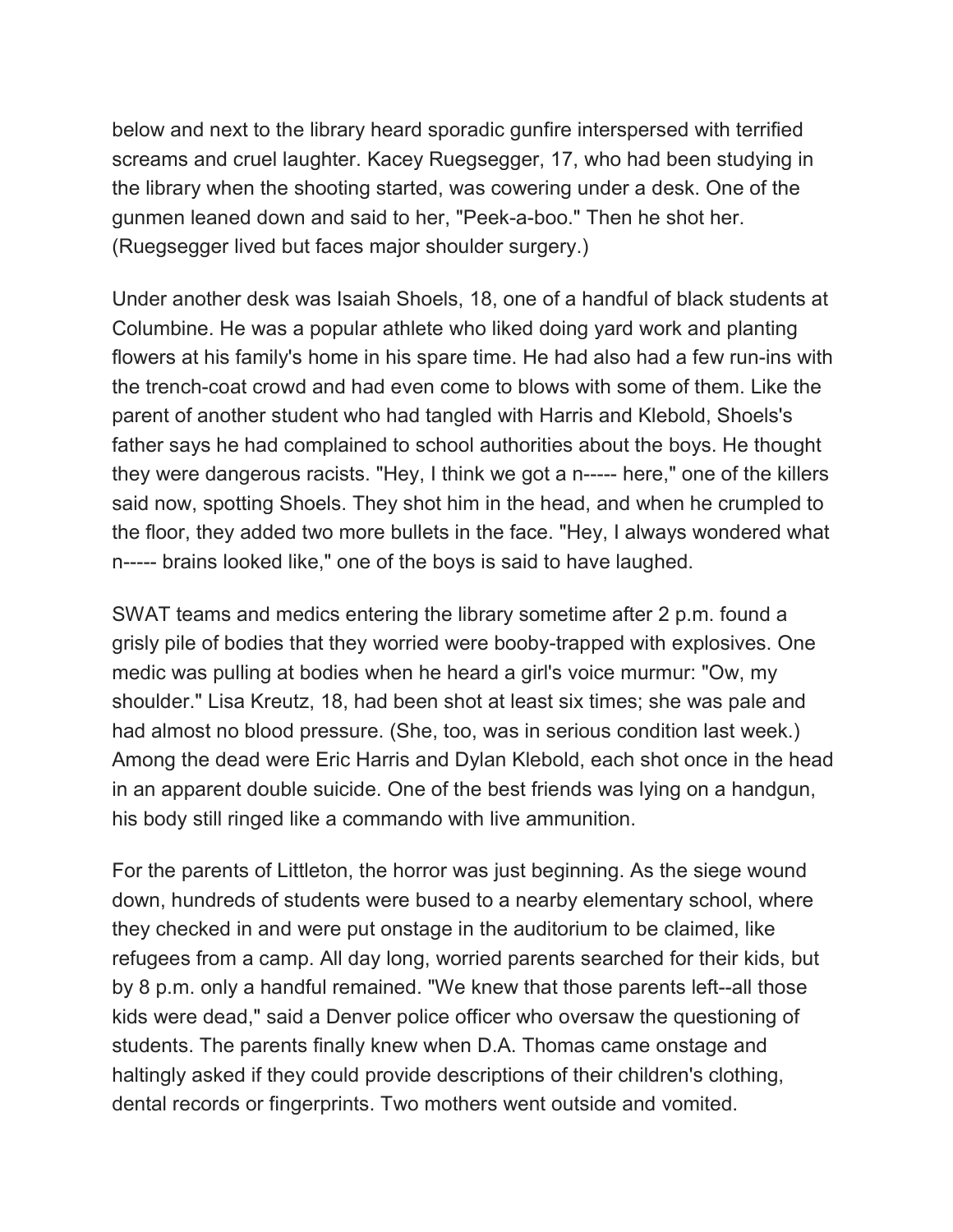Police are still trying to unravel the intricate plot hatched by Harris and Klebold- and perhaps others. They think the boys may have smuggled time bombs into the school during a post-prom party the week before the siege, but they would have needed help. Police detained three young men in a nearby field and one in the parking lot while Harris and Klebold were killing their classmates; the men were released. It's still not clear where the boys got their guns and ammo, but in Colorado it would have been legal for the 18-year-old Harris to buy firearms, even with a juvenile felony conviction. Police searching Harris's room last week found a sawed-off shotgun and pipe-bomb ingredients in plain view. They also recovered a diary detailing the boys' twisted plans for the massacre, including calculations as to the time of day that would yield the highest body count.

In the days that followed, there was plenty of blame going around. Denver Mayor Wellington Webb called on the National Rifle Association to cancel its upcoming meeting there. It was curtailed, and the state legislature dropped two bills that would have eased gun laws. Some parents, like Isaiah Shoels's father, Michael, blamed themselves. "Isaiah said these guys kept getting in his face," said Shoels. "I went up to the school to talk about it, but I should have done more. It's tearing up my heart." Others were furious at the parents of the two dead killers. "How out of touch are you with your kid that you don't know he's making 30 bombs?" asks Jay Beard, whose son knew Klebold. But the murderers wanted responsibility for the massacre all to themselves. "Do not blame others for our actions," police paraphrased Harris as saying in a suicide note. "This is the way we wanted to go out." Their 13 victims would never say the same.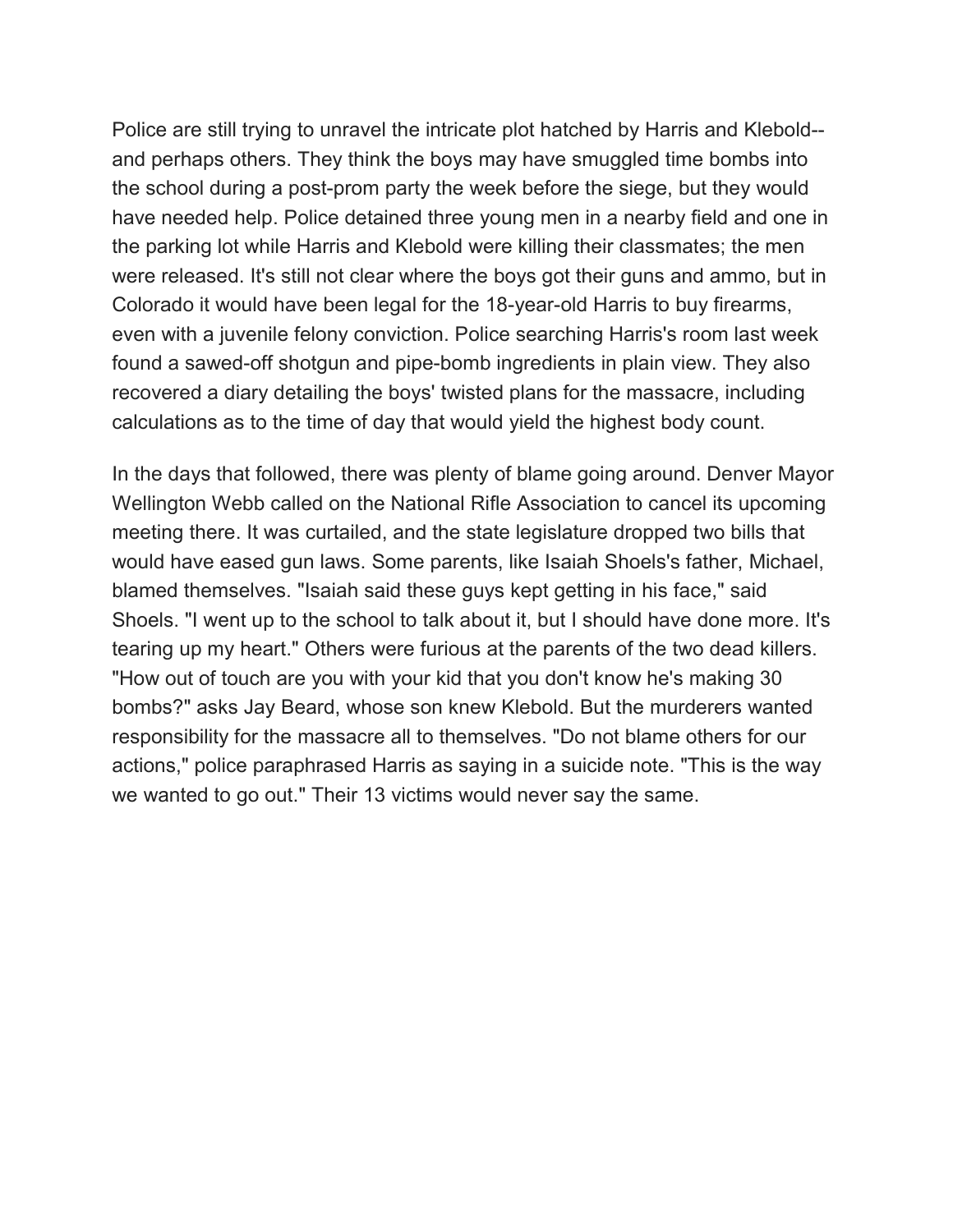

A family walks by the ever-growing wall of flowers and memorials left next to the Columbine High School April 28. The hill in the background is also a memorial site. REUTERS

## **The Victims**

**The killers at Columbine High took 13 innocents with them to the grave last week. A shy science whiz, the captain of the girls' volleyball team, a beloved teacher--all gone, their dreams scattered among the shell casings.**

**Cassie Bernall**, 17 A photographer and aspiring doctor, she always had her Bible at school. **Steven Curnow**, 14 Gifted soccer player and 'Star Wars' fan. Hoped to pilot a Navy F-16. **Corey DePooter**, 17 A fly-fisher who loved his mom's pork chops. Hoped to join Marines. **Kelly Fleming**, 16 Wrote poems, stories, songs. She was learning to drive and to play guitar. **Matthew Kechter**, 16 Straight-A football player worked for a year to buy beloved blue Chevy.